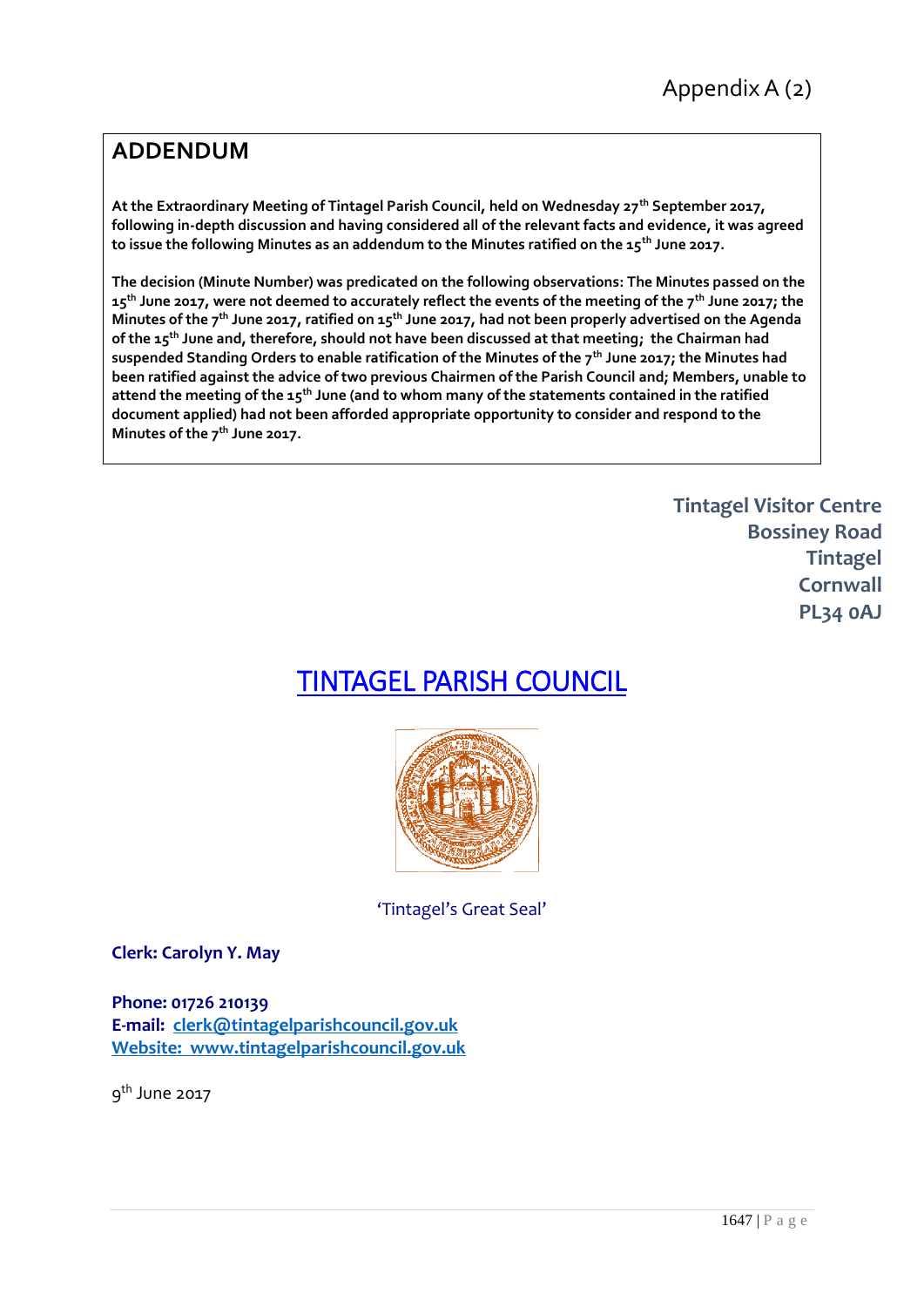## **Minutes of the meeting of Tintagel Parish Council Wednesday 7th June 2017**

**Present:** Cllrs. Hodge (Chairman), Brooks, Dale, Goward, R. Flower, Hart, Wickett. Dyer

**Clerk:** Carolyn Y. May

It was noted that Mr David Flower, a local photographer was present at the Meeting. The Chairman advised Mr David Flower that he was not permitted to photograph Members of the Council during the Meeting. Mr David Flower responded by advising the Chairman that he would only photograph members of the public as they spoke.

**The Chairman read out the following statement:**

*his meeting has been advertised as a public meeting and, as such, could be filmed or recorded by broadcasters, the media or members of the public. Please be aware that, whilst every effort is taken to ensure that members of the public are not filmed, we cannot guarantee this, especially if you are speaking or taking an active role.*

**Apologies:** Cllr. Jordan (Cornwall Council)

**Members of the Public -** thirty-nine

**Declarations of Interest made:** None **Public Presentation**

It was noted by the Chairman that a large number of Members of the Public were in attendance at the meeting. He explained that this part of the Parish Council Meeting was generally allocated a 10-minute slot but that rule would be re-considered, depending on how the public matter proceeded.

One female person in the public seating area was asked by the Chairman why she was filming the proceedings on a (pink) mobile telephone. The woman responded that she 'didn't have a very good memory'.

The Chairman asked that anybody who wished to address the Council should stand up and state their name and place of residence, before beginning to outline their issue.

The first speaker was Cheryl Donald from Condolden, Tintagel.

Ms. Donald began to read from a prepared statement. She wished to express the anger and dismay of those present at the recent closure of the Trebarwith Strand public lavatories by Cornwall Council. She added that, in response to the same, she had established an on-line petition which, at the time of the meeting, had a total of 1,859 signatories. Signatories were from Tintagel; neighbouring parishes; from across Cornwall; across the country and from abroad.

Ms Donald advised the gathering that Trebarwith Strand hosts many visitors, including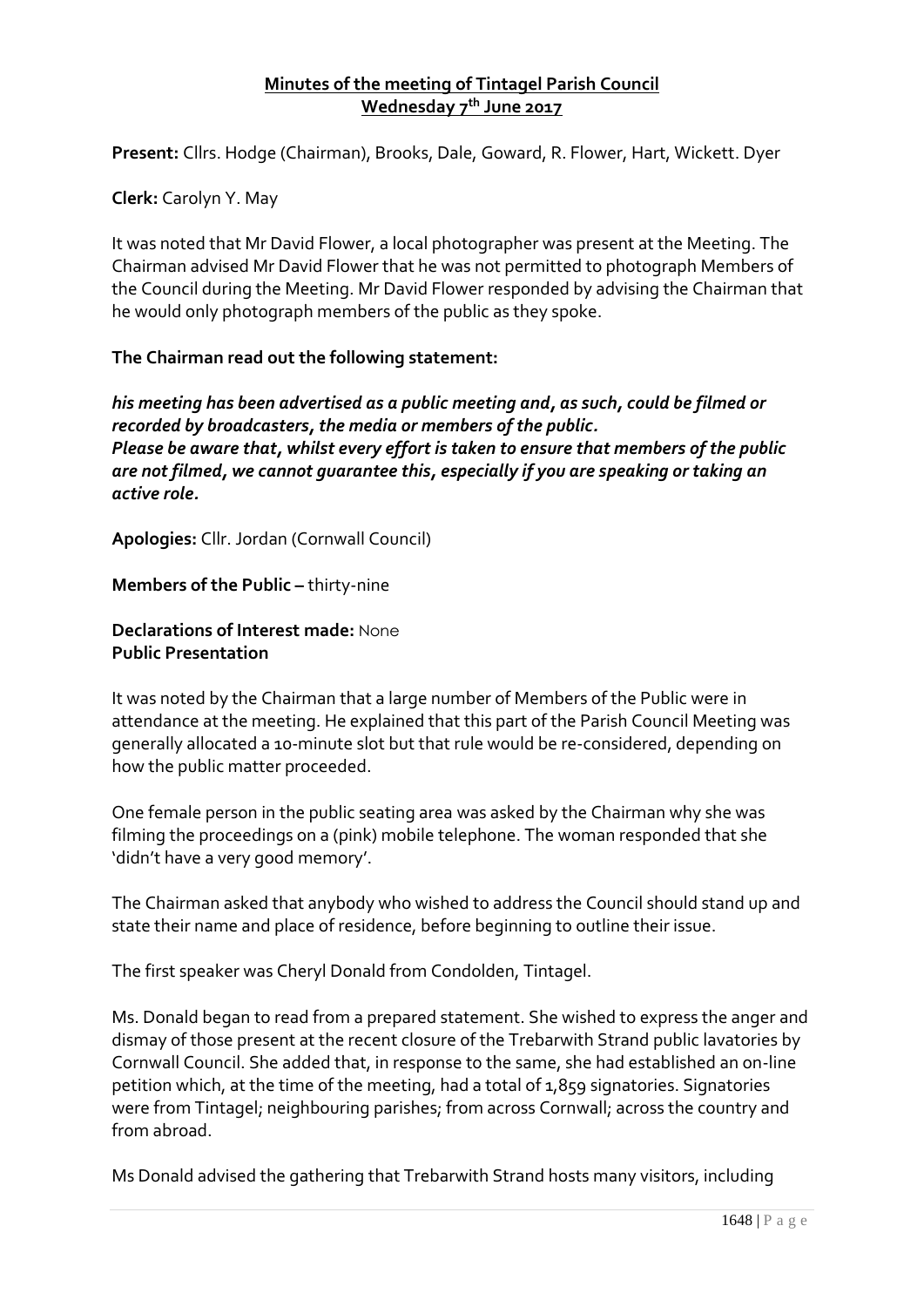surfers and walkers and provided a unique landscape. There are a number of local businesses at the site, including: a surf shop; a café; and a hotel, all of which are used by the visiting public.

At that juncture, the Chairman advised Ms. Donald that the Members knew all the things and that the points were 'not new'. He asked Ms. Donald to explain why she [and her supporters] was at the meeting and what it was that they expected the Parish Council to do about the situation at Trebarwith.

The Chairman explained that the local community was aware that the lavatories were closed by Cornwall Council in 2016. In April 2016, the Parish Council took over the facilities on a 'Tenancy at Will', in order to ensure that they were open for the summer season.

He added that the Parish Council had looked for support among the business owners at the location but had received none.

Lorien Jolly, owner of the Strand Café at Trebarwith entered the discussion at that point by stating that she was unaware of the previous café owner's perspective on the matter (having taken over the business during the first week of Easter) but that she had personally received many complaints about the condition of the lavatories.

The Chairman read out the report that had been compiled by the Parish Council's Public Toilet Committee at the end of the 2016 Summer season. Within the same, the problems of continuing with the arrangement between the Parish Council and Cornwall Council were outlined, along with the numerous difficulties encountered by the Parish Council (including vandalism, high maintenance costs and the practice of persons avoiding payments by wedging doors open). He also alluded to the erroneous content of articles in local papers, relating to the closure.

Mrs. Jolly continued by pointing out that, generally, those seeking lavatory facilities use the café as the 'first point of call'. She added that it was not possible for all of the visitors to use the café lavatory, due to its close proximity to the food preparation area. Mrs. Jolly had spoken with the Environmental Health Department (Cornwall Council) and that body had confirmed that it was not acceptable for numerous persons to use the café's facilities. She added that, although the café cannot allow use of its facilities on a grand scale, she was prepared to support any solution to the problem of lack of toilet facilities in the area.

The Chairman explained that there were a number of issues relating to leases on other parts of the building. He stated that South West Water has a lease, purchased for £1 from Cornwall Council, which does not expire until 2084. The Life Saving Club has a lease, which will not expire until 2032, and pays the sum of £100 p.a (plus VAT) for use of water at the site.

RNLI lifeguards, employed by Cornwall Council and stationed at the site during the Summer must have access to the toilets, showers and changing areas.

The arrangement, as it stood resulted in the Parish Council being required to police four organisations, whilst running and maintaining the lavatories.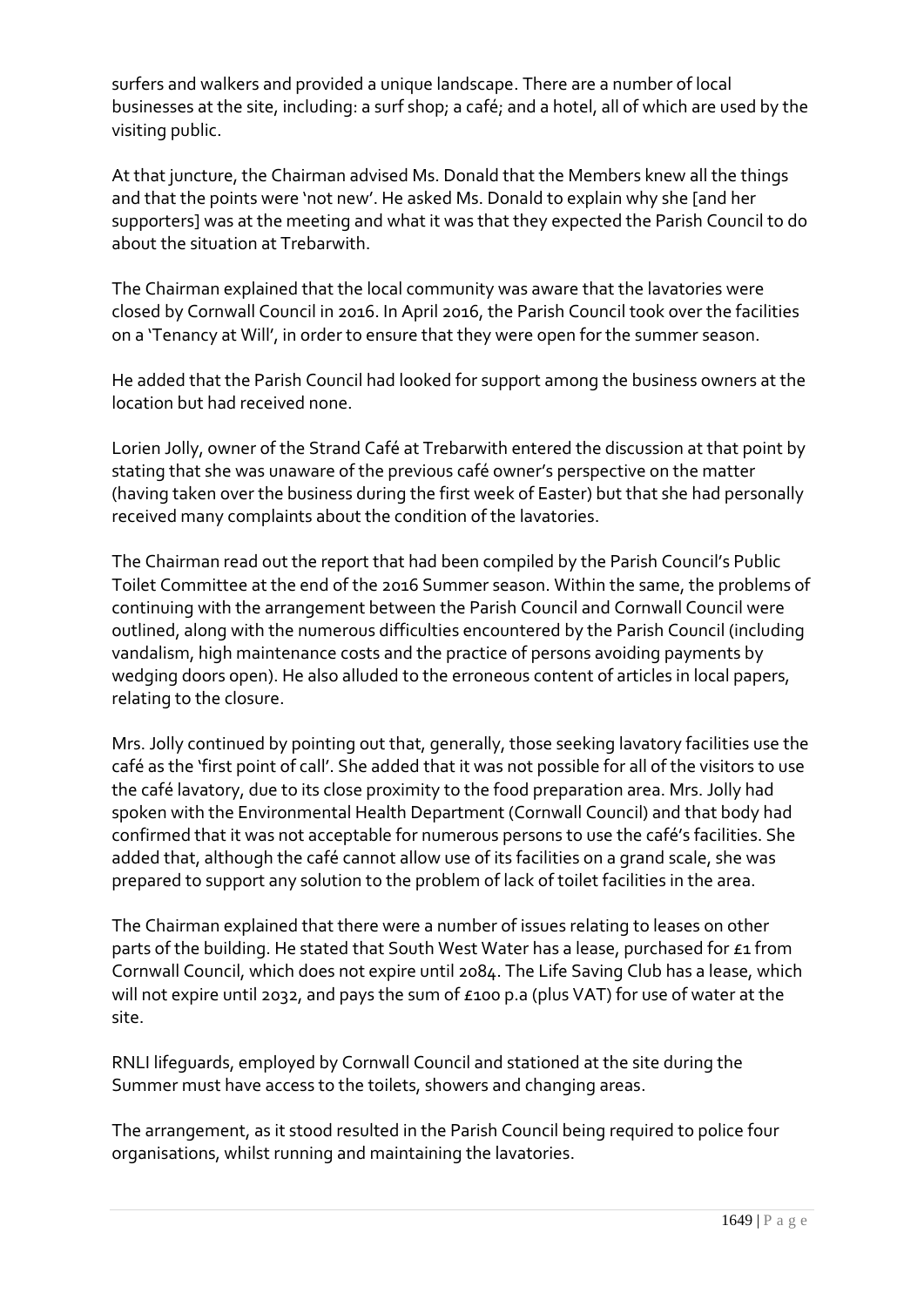When assessing the viability of purchasing the lavatories at Trebarwith, the Parish Council commissioned RTP Surveyors to undertake a survey of the building. According to RTP, the level of investment required, to bring the building up to an acceptable standard was £75,000. This information resulted in the Parish Council withdrawing from any purchase agreement.

The coin machines on the doors of the lavatories cost £6,000 to install. It was hoped that the income from these would defray much of the maintenance costs of the facilities. However, due to the negligent conduct of local people, much of the potential income from these boxes was not generated.

The Chairman pointed out that Cornwall Council owns the Pay & Display Car Park at Trebarwith. This facility generates an income of approximately £100,000 per annum for CC. It was, therefore, unreasonable for CC to expect the Parish Council to finance all of the expenses involved with running the public lavatories. The Parish Council did, at that juncture, ask CC to contribute from the Car Park income. However, CC declined, stating that the car park income was earmarked for highway issues. The Chairman asked CC what highway issues affected Trebarwith. There was no response to that question.

It was acknowledged by the Chairman that there are some areas in the county where CC does maintain lavatories. He added that Trebarwith is an area which fits the blueprint for such maintenance and, therefore, the lavatories should be financed and managed by that body. He added that the Parish Council did not have the expertise or skills to act as a landlord and that the expertise of CC was best suited to maintain the necessary relationships.

T was stressed that the Parish Council did not withdraw from the Tenancy at Will easily. The Chairman highlighted the fact that the Parish Council had arranged meetings to discuss the issue but that there had been no support from the public. The stress of managing the facilities had been such that the Parish Council lost its' Clerk. He added that the running of public lavatories is not what the Parish Council was there to do.

One member of the public stated that, during a recent radio programme on Radio Cornwall, hosted by Laurence Reed, the CC representative had stated that there was no funding available for toilets and that the council would not back-track on their decision [to close the lavatories at Trebarwith]. She added that local businesses were prepared to take on the responsibility for the lavatories 'so as not to lose money and custom'. However, that would require a manager to run the toilets and would incur costs.

Mr Matthew Jolley (café ownero asked why the Parish Council had not maintained the Tenancy at Will. The Chairman responded by stating that the Parish Council had taken on a Tenancy at Will rather than a lease as it was viewed as an opportunity to 'test the waters and determine the viability (of the undertaking) for both sides. He stated that, in addition to meeting all of the running costs, the Parish Council was obliged to meet the cost of repairs to the building.

At that juncture, one member of the public asked what repairs had been carried out. The Clerk responded by stating that repairs to vandalized doors; to the collection boxes and to the sanitary ware had cost the Parish Council around £7,000 last year. This sum represented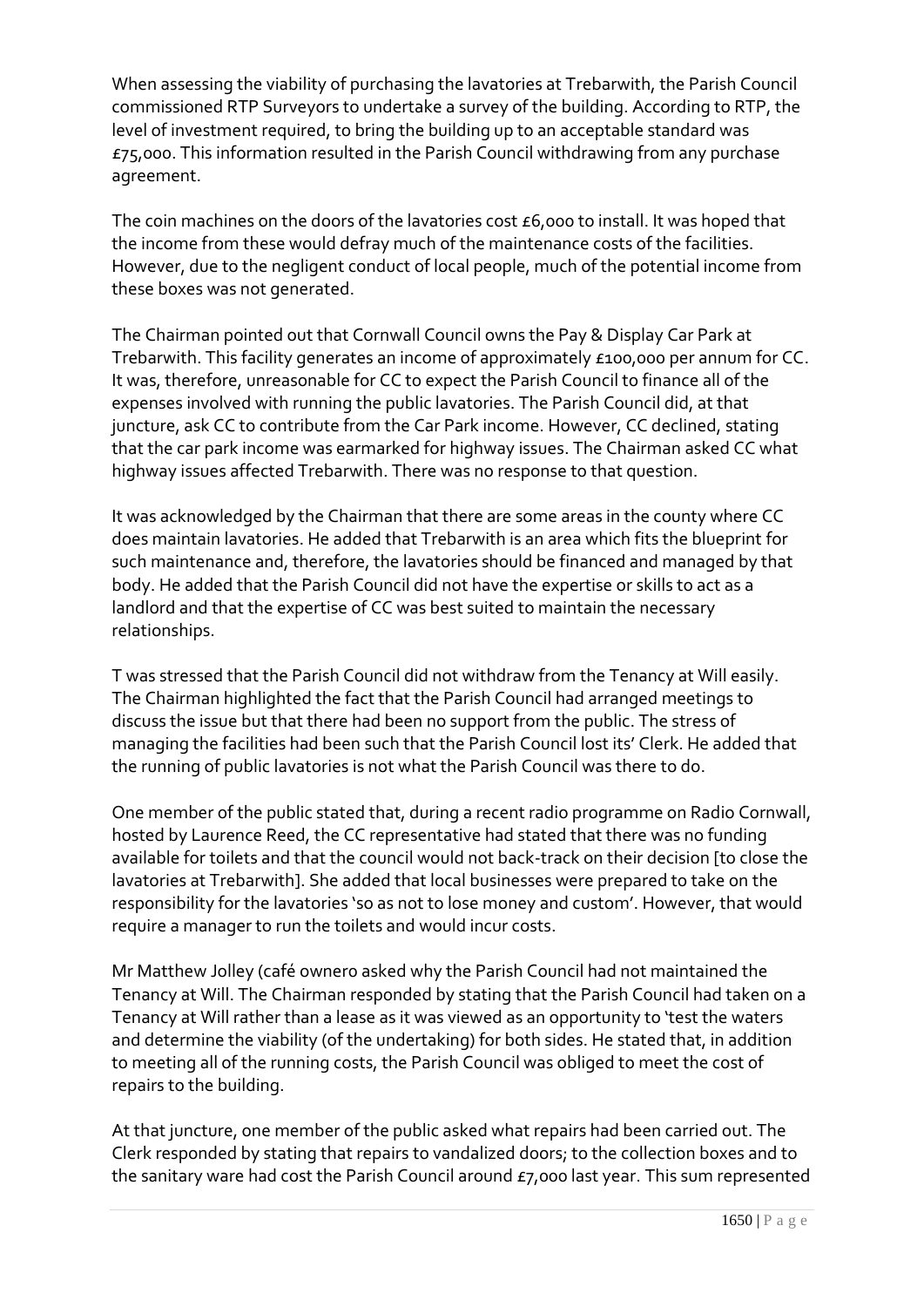repair for all three sets of lavatories maintained by the Parish Council.

Mr. Jolley demanded to know why the Parish Council could not lease only part of the building. The Chairman stated that all options had been explored by the Parish Council. When a public meeting had been arranged, only three people had turned up and none of the major businesses had responded to the Clerk's correspondence in relation to the same. He stated that CC had tried to let the lavatories in the hope that the building could be converted into a café with the lavatories attached, and managed, by the lease holder. Members of the Parish Council met with John James from Cornwall Council but no help was forth- coming.

Jo Slade from Treknow stated that she understood the Parish Council's frustration but added that it 'was time for the Parish Council to dip its toe in the water again'. She added that in 2016, people did not believe that CC would close the lavatories. Ms. Slade continued by stating that the Parish Council and the members of the public who were present were 'us', adding that they were offering 'whatever it takes'. She continued by stating that the opportunity to lease part of the building was 'the only way forward'.

Cllr. R. Flower advised the attending public that the best way forward was to 'gang up on CC'. That there was opposition in the room to make that work. He asked how many of those present had written individual letters to CC. Only around 10 had done so. Cllr. R. Flower said that everyone signing one petition was not as effective as writing individual letters.

Ms. Slade did not agree with the recommendation and stated that 'There is an opportunity in this room to make this work'. She stated that Cllr. R. Flower's response was patronizing.

Ms. Slade continued by stating that the Parish Council had a 'huge amount of history' in relation to the lavatories at Trebarwith adding that this would assist with the matter.

The Chairman reiterated Cllr R. Flower's comment. Cllr R. Flower added that all the Members of the Parish Council were volunteers, working for nothing. He added that the toilets belong to CC and that it was the decision of that body whether they remained open.

It was then suggested that the Parish Council should purchase the facilities.

It was pointed out that the effort required to open and maintain the lavatories did not merely amount to cleaning.

Mr Jamie Combo(?) alluded to the facilities at Crackington Haven. He stated that the sum of £20,000 had been quoted to keep them open but that this sum had been reduced to  $E$ 7,500 now that they were being run by the community. He asked if there was any chance that the Parish Council could do something along those lines. The Chairman highlighted the fact that Trebarwith was different to Crackington Haven.

One member of the public stated that the 'community was asking for help', there is a 'need and will to do something and we need you to take over'.

The Chairman pointed out that there had been no provision for the Trebarwith Lavatories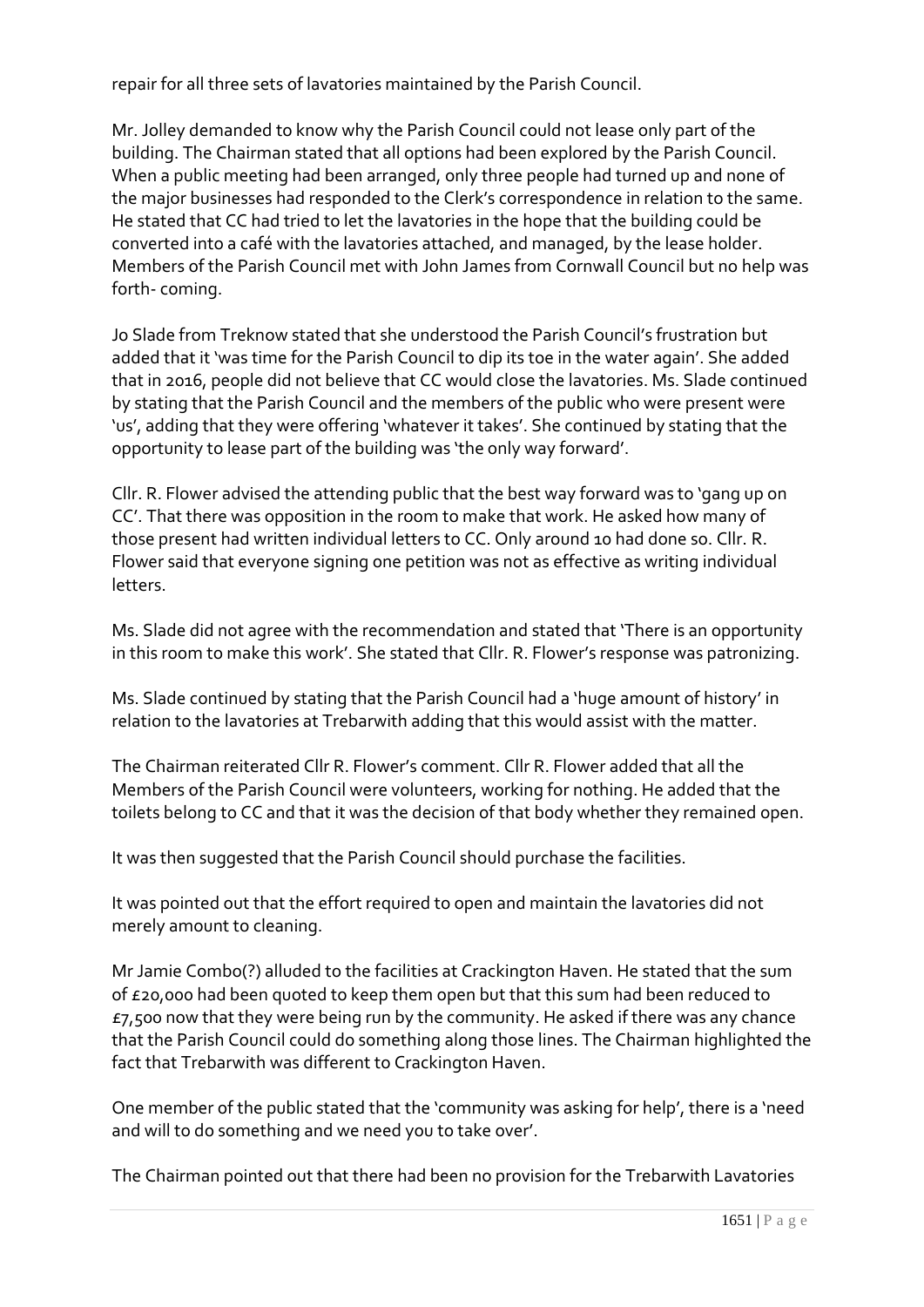in the current Precept.

One member of the public alluded to the raise in precept for the financial year 2016/17, specifically for lavatories.

The Chairman reiterated the point that, in the current financial year, no provision had been made for Trebarwith because the Parish Council had withdrawn from the Tenancy at Will. He added that the facilities are owned by CC, which appeared to have done very little since October 2016, adding that the situation was causing difficulty for the Parish Council also.

Julie Keenan from the Spar shop addressed the meeting by advising that the parish wanted the support of the Parish Council to try again (at running the lavatories and that it was time for the Parish Council should 'dip its toe in the water again'. She added that she was aware that running the facility was 'hard work' but that those present, would support the same.

The Chairman advised that the group should come up with a plan to acquire and manage the lavatories, then approach CC and the Parish Council with that plan. It would then be up to the Members of the Parish Council to consider the proposal and to determine whether the Parish Council could support that plan. The Parish Council would look at the proposals and provide assistance and advice. He added that the Parish Council had done what it could last year with only those sitting round the table.

The Chairman advised that the request should be passed on to Cllr Jordan (CC), who had openly stated that the issue of the public toilets was at the top of his agenda.

Cllr. Hart entered the discussion by stating to the public that he had been prevented from speaking prior to that point because the matter had been listed on the agenda (Committee Section) for consideration. He alluded to his calculations which showed that the Parish Council had expended only £4,000 of Parish funds on the public lavatories and that there was a great deal of monies available for Trebarwith. This earned a round of applause.

He stated that 'We (the Parish Council) should take on responsibility for the toilets, meeting the costs of the lease, cleaning, insurance and required services. He added that 'That lot (the public presento should take on monitoring. Working hand in hand, with the Parish Council being responsible for the financing'.

He later added, addressing the public, 'we have a plan' and 'we have to open these by the 8<sup>th</sup> July'. He then alluded to discussions held at a meeting, organized by himself, at Trebarwith, earlier that month.

Cllr Wickett rose and addressed the public stating, 'I have been a Parish Councillor for 15 years and we have never had a response like this. I sat on the Toilets Sub-Committee'. 'The toilets are the responsibility of CC and (the Parish Council) taking them over amounts to double precepting. I do think that there is a time to revisit this. I don't know how and when. There is a lot of work to be done and I will support a proposition to revisit'. The public applauded the statement.

Cllr Brooks alluded to the lavatories at Bude Beach, stating that these were run by CC and were free of charge.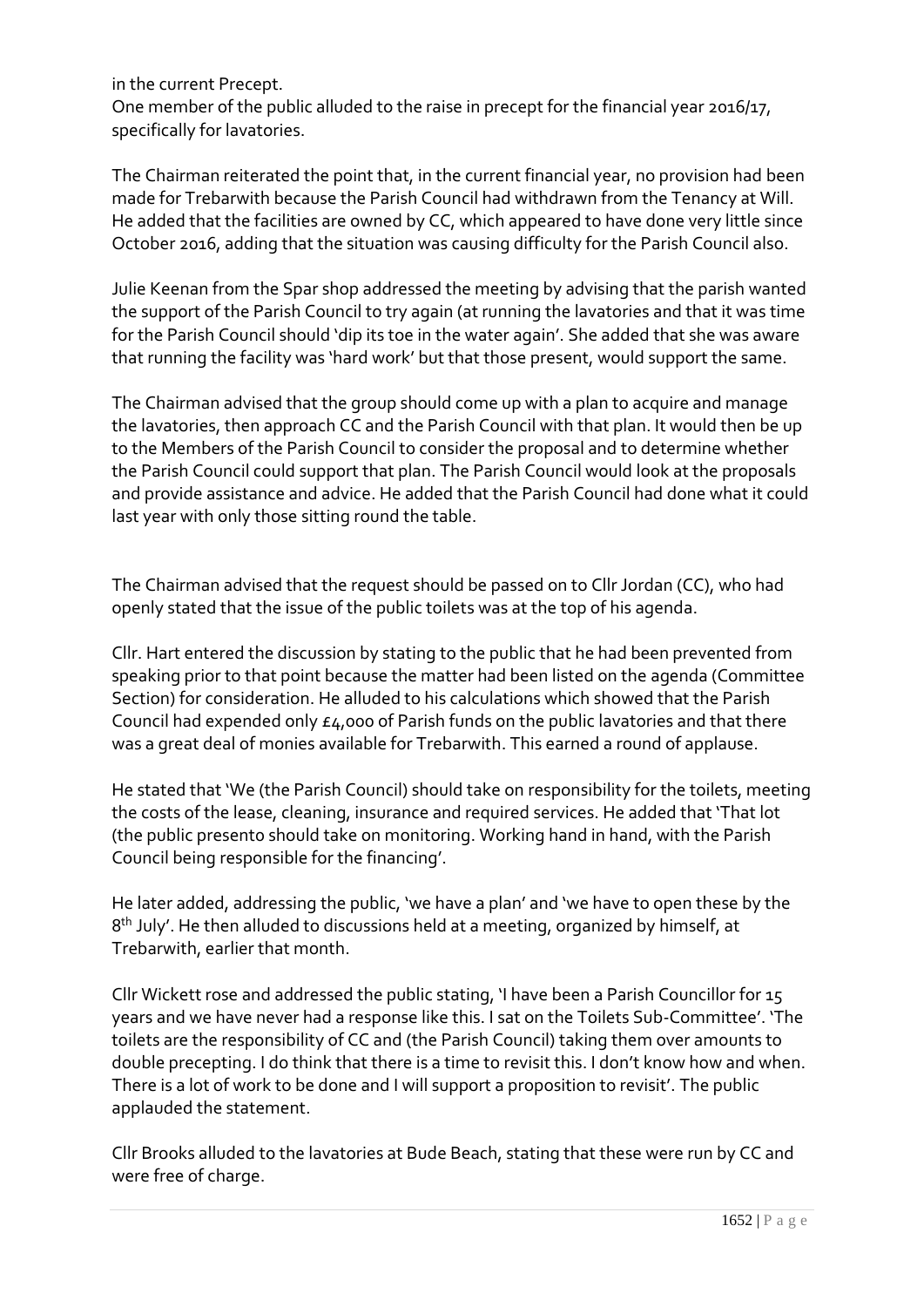The Chairman advised the meeting that it was not appropriate for the Parish Council to get bogged down with this matter and requested that the members of the public present should formulate a plan and bring it back to the Parish Council for consideration. He added that there were two Members of the Parish Council who had undertaken to assist the group with their task (Cllrs. Hart and Wickett).

The public discussion was closed at 19:50 hrs. (50 minutes duration).

Prior to the opening of the Meeting Proper, Cllr Wickett addressed the Members of the Parish Council and the remaining members of the public.

Cllr. Wickett stated that he was speaking as a member of the public, in open session. He alluded to the last meeting of the Parish Council, stating that it had been 'a little heated'. He added that the Chairman had accused him of telling his wife 'a pack of lies'.

Cllr Wickett had thereafter demanded an apology from the Chairman, which had been received via email. He was now demanding 'a retraction in an open forum' in his (Cllr Wickett's) presence. Cllr. Wickett added that he would have accepted the initial apology but that the accompanying email was deemed to be insulting to Cllr. Wickett's wife. Cllr Wickett added that if the man (the Chairman) apologized, then he would shake his hand and the matter would be at an end.

Cllr. Wickett referred to the content of the email (inter alia: the comment made in the heat of the moment; the discussion about book keeping). He stated that he was struggling with the objective of the same.

Allegedly, the Chairman had intimated that there had been no proper handover of the TVC accounts. Cllr Wickett produced two letters from Mr Nicholas Spurdens, in which the handover of accounts was addressed. He requested that the Clerk read them aloud.

The Clerk complied with that request.

The content of the said documents alluded to the positive manner in which the handover had been effected.

Cllr Wickett then asked the Clerk if there had been any problems with the TVC accounts when they were undertaken by Mrs. Wickett. The Clerk confirmed that there had been no issues.

Cllr Wickett advised those present that he has asked for a meeting with the Chairman, in order to discuss the matter, and that it had been agreed that this would take place on the Sunday of the Bank Holiday (28<sup>th</sup> May). However, the Chairman had been obliged to cancel the meeting but had not contacted Cllr Wickett since. Cllr Wickett added that he (the Chairman) 'had not stepped through the door (of the TVC) to apologise'.

The Chairman responded stating that, at the meeting in question, the conduct of the Members 'kicked off' because of the comments made by Cllr Wickett. That he (the Chairman) had apologized to Cllr Wickett and the Members of the Parish Council. It was